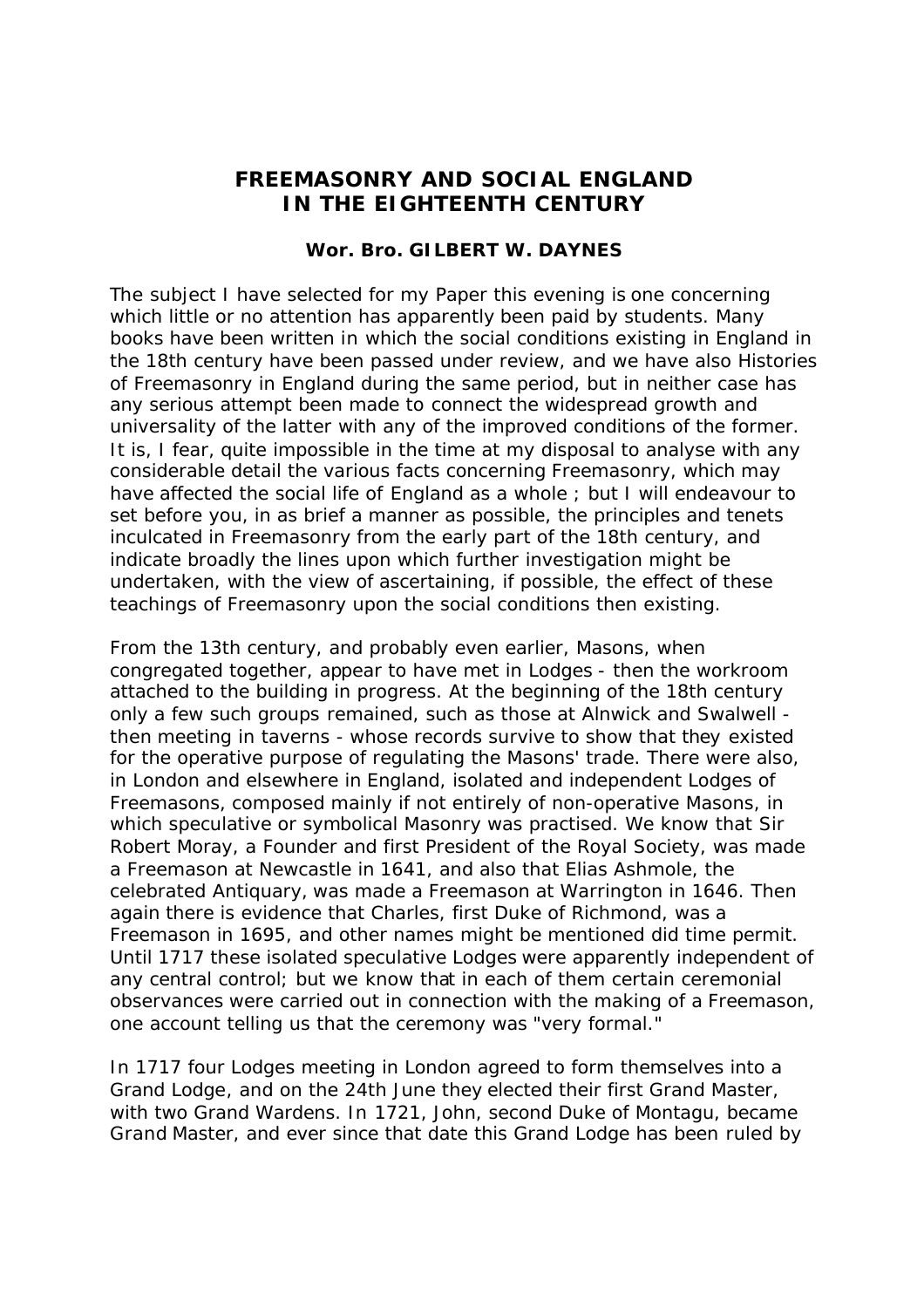nobility or royalty. For the first six years of the life of this Grand Lodge its activities were confined to London and the Bills of Mortality. In 1723 Lodges were constituted at Edgware, Acton and Richmond, and in the following year the extension to the Provinces was in active operation, Lodges springing up at Bath and Bristol in the West and Norwich in the East.

In 1725 there were about 70 Lodges under the central organisation, with some 1,400 Brethren. By 1731 the Lodges had grown to  $83$ , and included Lodges at Gibraltar, Lisbon and Calcutta. The number of Brethren had by then risen to approximately 2,400. Subsequently new Lodges were founded in steady succession and by the end of 17 40 there were 187 Lodges under the Grand Lodge of England.

In 1751 the Grand Lodge according to the Old Constitutions was formed in London by six Lodges, none of which appear ever to have been under the jurisdiction of the older Grand Lodge. The Brethren of these six Lodges were mostly Irish and no doubt many of them learnt their Masonry in Ireland, where a Grand Lodge had been established for that island, certainly from 1725 and perhaps even earlier. This rival Grand Lodge - known familiarly as the Grand Lodge of the Antients - progressed rapidly. Its Brethren were drawn from men of a lower social status than were those in the Lodges under the premier Grand Lodge, thus widening still further the avenues through which the teachings of Freemasonry passed into the world at large.

By 1775 the aggregate number of Lodges under both the Grand Lodges was 578 and at the close of the century this number had grown to 768. But throughout the period English Freemasonry did not confine itself to the British Isles. It was carried into every nook and cranny of the inhabited world, particularly where English speaking people dwelt. 271 of the 768 Lodges in 1800 were in places outside England and Wales. In addition the Grand Lodges of Ireland and Scotland have constituted many Lodges under their respective jurisdictions, not only at home but also in various other parts of the world.

Having glanced at the rapid growth of Freemasonry during the 18th century, I now come to the main portion of my subject, which comprehends a consideration of whether the Members of all these Lodges of Freemasons, either collectively or individually, had any influence upon the social conditions of that period.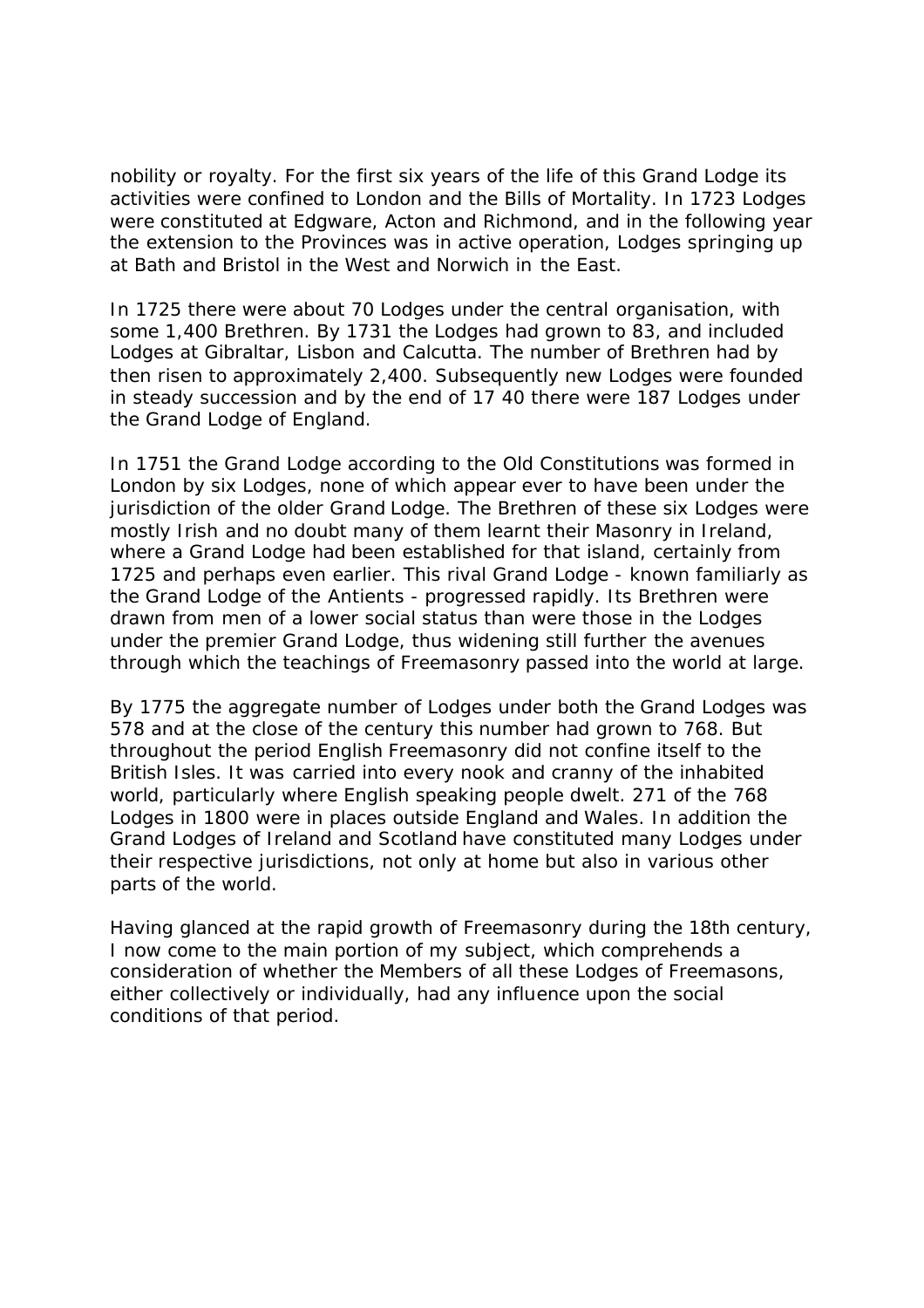Trevelyan, in his recent History of England, states:-

"It was the special function of the 18th century to diffuse common sense and reasonableness of life and thought, to civilise manners and to Harmonise conduct."

It is not, however, an easy matter to recognise any one of the many factors which conduced towards this end, for there were many influences at work, independent of each other, all tending towards the same object. Was one of these factors Freemasonry, which, from records commencing from 1722, is known to have inculcated the principles of Brotherly Love, Relief and Truth towards each other, besides toleration, temperance and other social and moral virtues.

From about 1725 the ceremony of making a Freemason had developed into a series of three degrees, which were conferred upon Masons in the Lodges - Entered Apprentice, Fellowcraft, and Master Mason. Each of these three degrees had its own special teachings. The Degree of Entered Apprentice sought to reach the moral and social duties of Man to God, his Neighbour and Himself; the second Degree of Fellowcraft - often given at the same time as the first taught the desirability of searching into the hidden mysteries of nature and science; while the third, or Master Mason's Degree carried on the teaching requisite for a good moral character by inculcating fidelity and trustworthiness with true fellowship in this life, and finally emphasising the life after death, or the immortality of the soul.

From so-called exposures, which began to make their appearance in print from 1723 onwards throughout the century, and also from other contemporary sources, it is quite certain that the three Degrees gradually developed into three ceremonies of a very solemn character, well in keeping with the principles and tenets sought to be inculcated in those ceremonies. In the 6th of the Charges in the Constitutions of 1723 it is stated: -

"You are not to behave yourself ludicrously or jestingly while the Lodge is engaged in what is serious and solemn." In some early By-Laws of the Maids Head Lodge, Norwich, recommended to them by Dr. J. T. Desaguliers, there was one as follows :-

"That no ridiculous trick be play'd with any person when he is admitted."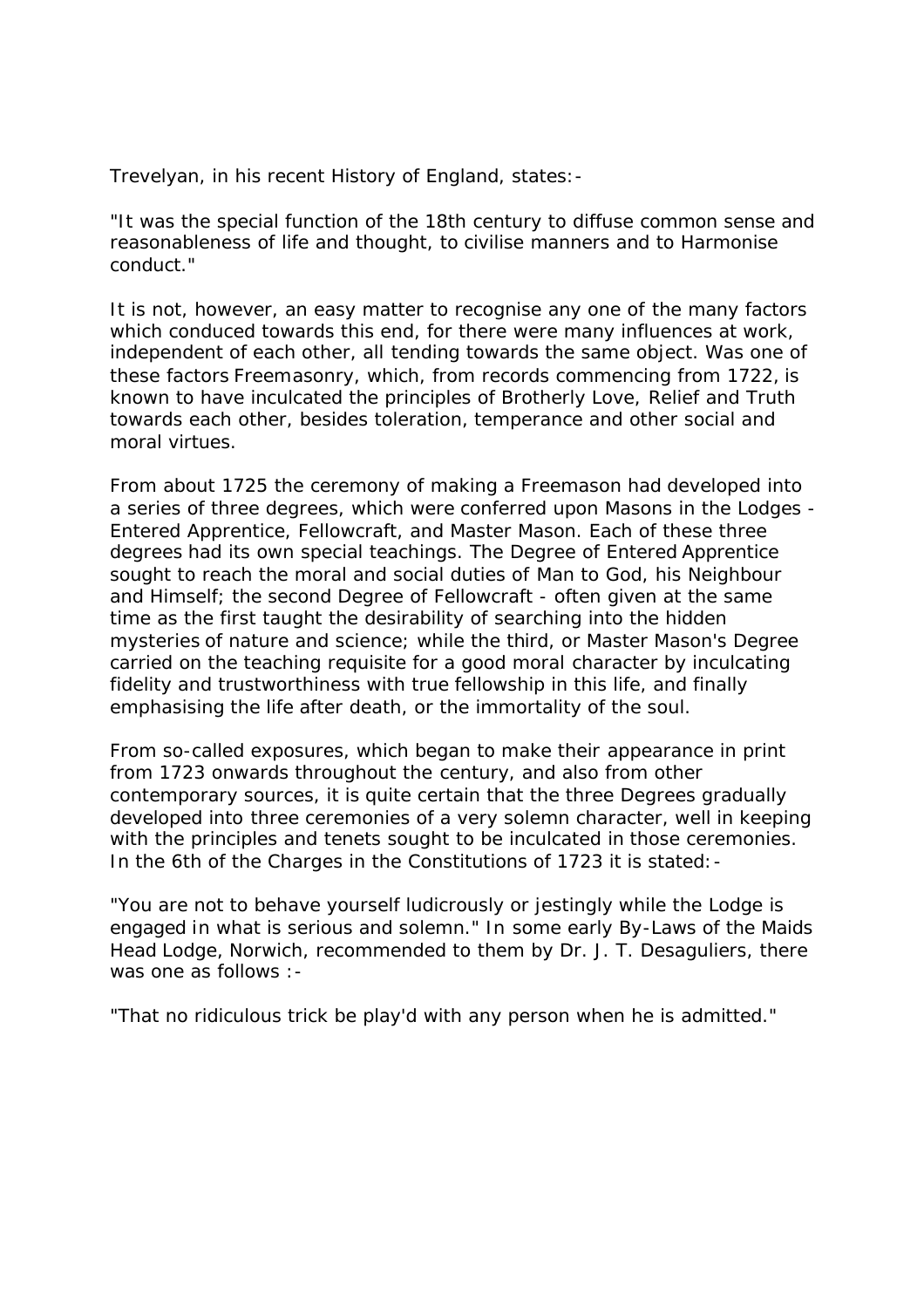In 1728, William Oakley, Master of the Lodge at the Carpenter's Arms, Silver Street, Golden Square, London, addressed his Brethren. In the course of that speech he exhorted them that,

"their character and behaviour ought to be such as shall not be liable to bring any Reflection on the Craft."

He concluded this exhortation by wishing that the Brethren might,

"love, cherish, relieve, and promote the Interest of each other."

In the Freemason's Pocket Companion, published by William Smith in 1735, a short charge to new admitted Brethren is given. This emphasises many of the tenets of Freemasonry. It is too long to quote in full, but I will give you one or two extracts:-

"There are three general Heads of Duty which Masons ought always to inculcate, viz.: to God, our Neighbours, and our-selves. To God, in never mentioning his Name but with that Reverential Awe which becomes a Creature to bear to his Creator, and to look upon him always as the Summum-Bonum which we came into the world to enjoy ; and according to that view to regulate all our pursuits.

"To our Neighbours, in acting upon the Square, and doing as we would be done by.

"To ourselves in avoiding all Intemperances and Excesses, whereby we may be rendered incapable of following our work, or led into Behaviour unbecoming our laudable Profession, and in always keeping within due bounds, and free from all Pollution. In the State a Mason is to behave as a peaceable and dutiful Subject conforming cheerfully to the Government under which he lives."

Then, further on, we are told:-

"He is to be a Man of Benevolence and Charity, not sitting down contented while his Fellow Creatures, but much more his Brethren, are in want, when it is in his Power (without prejudicing himself or Family) to relieve them."

Then, again, there is the following exhortation to the Initiate :-

"He is to be a Lover of the Arts and Sciences, and to take all opportunities of improving himself therein."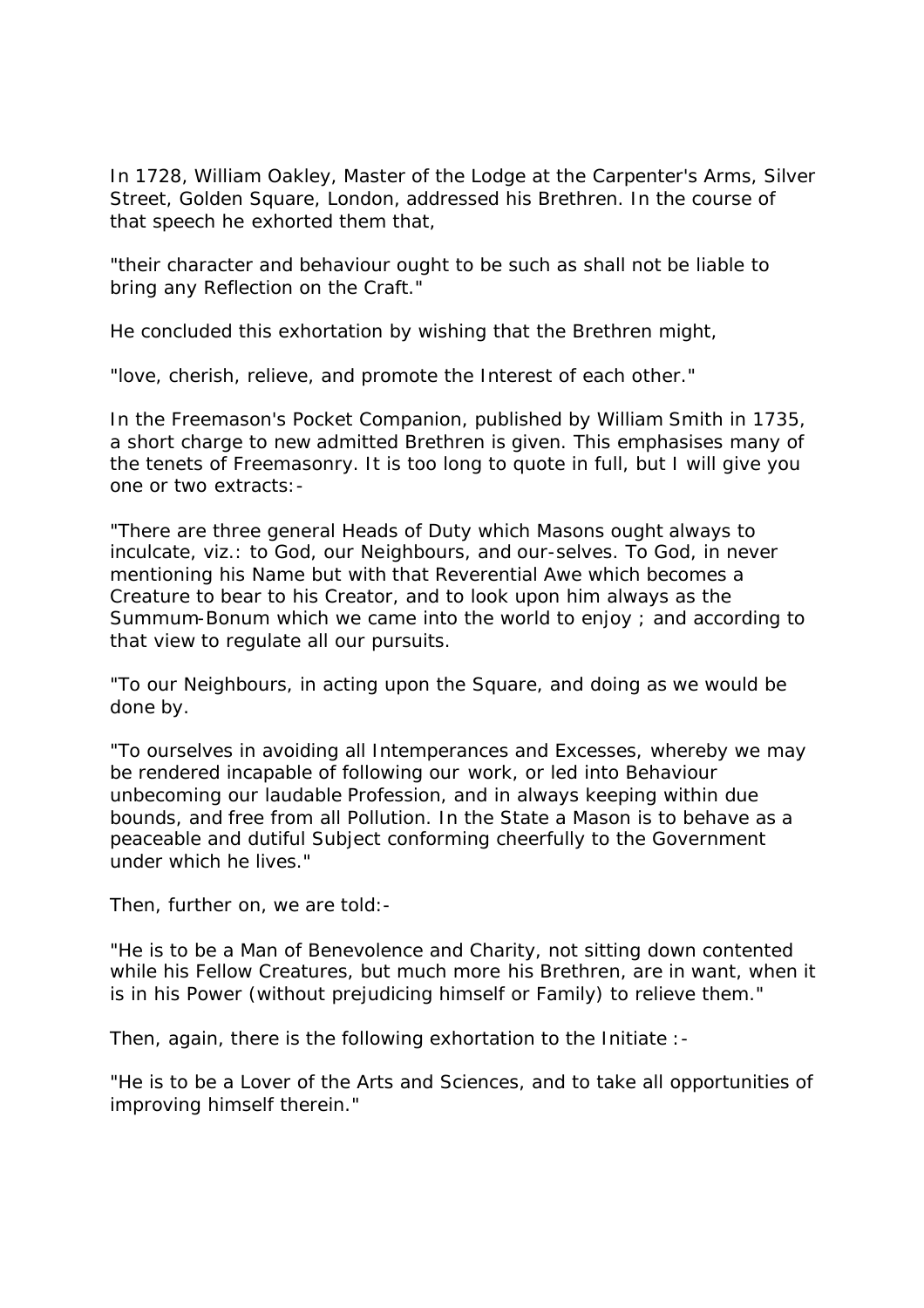In the Dedication to the Grand Master, Lord Carysfort, prefixed to Scott's Freemasons' Pocket Companion, published in 1754, there is the following :-

"We daily increase both in good and useful Members, and in that generous Fund of Voluntary Charity, that raises the admiration of the World, at the Mutual Love and Harmony, which cements the Brotherhood; and is always ready to give Relief to those who are worthy and in Distress."

It may further be noted that the Lodges used Prayers in connection with the opening of the Lodge and the performance of the Ceremonies. Some of these have been preserved and show the solemn nature of the blessings sought. As an example I quote from two used about 1730. The first appeared in the Irish Constitutions of 1730, and states:-

"Most Holy and Glorious Lord God thou Great Architect of Heaven and Earth . ...... in thy lame we assemble and meet together humbly beseeching thee to bless us in all our undertakings, to give us thy Holy Spirit, to enlighten our Minds with Wisdom and Understanding; that we may know, and serve thee aright, that all our Doings may tend to thy Glory, and the Salvation of our Souls."

The second Prayer is from one of three very similar prayers found among the Rawlinson MSS. at the Bodleian Library, Oxford. In it occurs the following :-

"Grant O God that he (the Initiate) and all of us may live as men considering the Great end for which we were created, and do thou give us wisdom to contrive and guide us in all our doings, strength to support us in all difficulties and beauty to adorn those Heavenly Mansions where thine Honour dwells. Grant O Lord that we may agree together in Brotherly Love and Charity towards one another, and in all our dealings do justice to all men, Love Mercy and walk humbly with thee our God so that at last we may be made Members of an Heavenly Jerusalem."

Each one of the many thousands of Brethren who became Freemasons listened to these Prayers and to the ceremonies, not only when made Freemasons but continually afterwards when attending their Lodges. As a consequence they must have become very familiar with the precepts and tenets these prayers and ceremonies laid stress upon; and it is not unreasonable to suppose that in very many cases Brethren's characters thereby became uplifted. Is it not also probable that these Brethren, who strived to become good Freemasons, were far more receptive and ready for such social reforms as were initiated during the century than those who had not received such instruction? May it not also have been that some of the leading Freemasons, as a consequence of the teachings of the Craft, even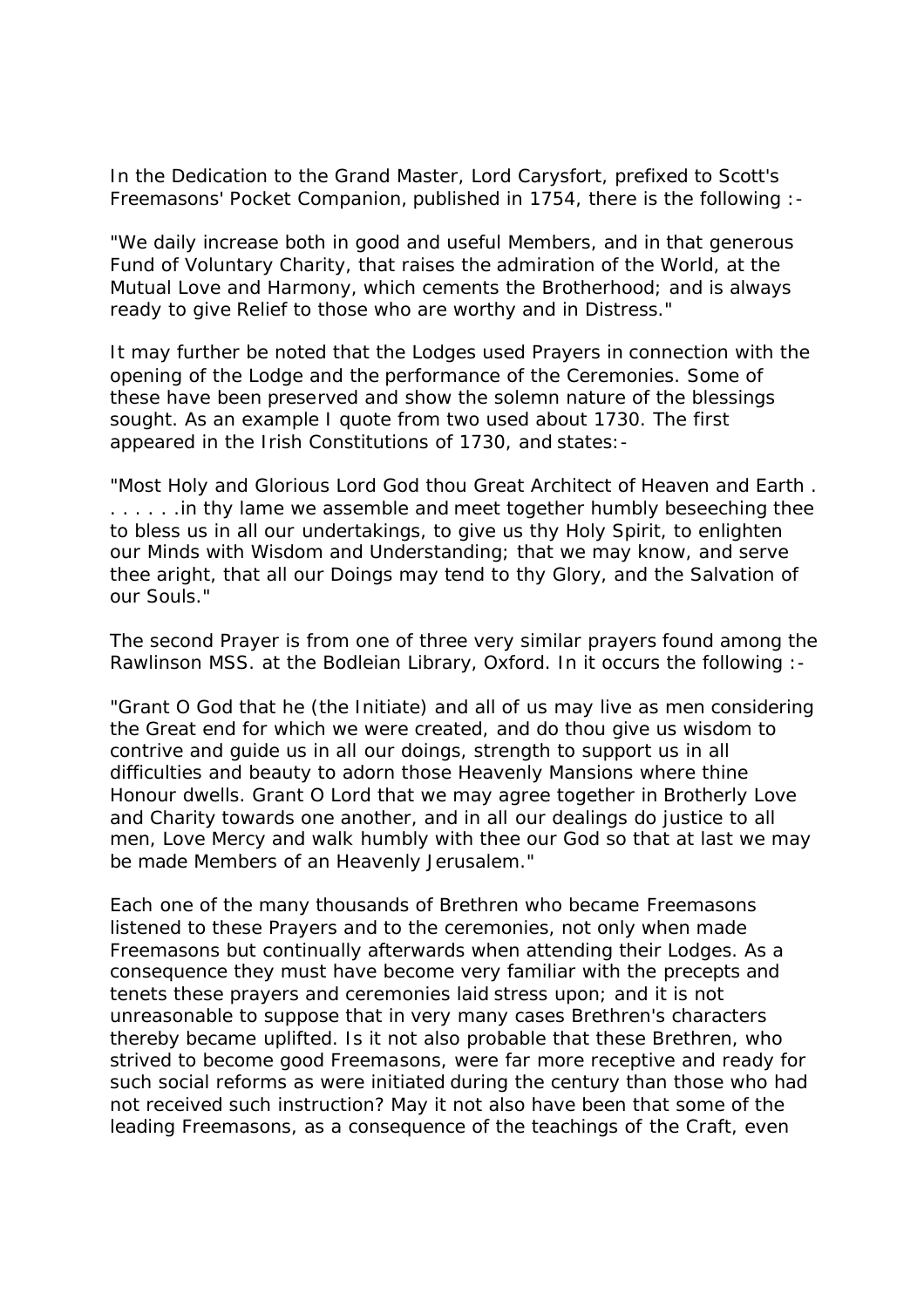helped to initiate part of these social reforms. The first fundamental in Freemasonry was, and still is, a Belief in God. In the first of the Charges in the Constitutions of 1723, it is clearly laid down:-

"1. Concerning God and Religion. A Mason is oblig'd, by his Tenure, to obey the Moral Law; and if he rightly understands the Art, he will never be a stupid Atheist, nor an irreligious Libertine. But though in ancient times Masons were charg'd in every Country to be of the Religion of that Country or Nation, whatever it was, yet 'tis now thought more expedient only to oblige them to that Religion in which all men agree, leaving their particular Opinions to themselves ; that is, to be good men and true, or men of Honour and Honesty, by whatever Denominations or Persuasions they may be distinguished, whereby Masonry becomes the Center of Union, and the Means of conciliating true Friendship among Persons that must have remain'd at a perpetual distance."

The aim of Freemasonry was universality without restriction to any Dogma or Creed. This is further stressed in the Sixth of the Charges, in a paragraph dealing with Politics and Religion, wherein it is stated:-

"Therefore no private Piques or Quarrels must be brought within the Door of the Lodge, far less any Quarrels about Religion or Nations, or State Policy, we being only, as Masons, of the Catholic Religion abovementioned; we are also of all Nations, Tongues, Kindreds, and Languages, and we are resolved against all Politicks, as what never yet conduc'd to the Welfare of the Lodge, nor ever will."

There is no doubt that throughout the 18th century Dissenters, Jews, and Brethren of other Denominations mingled harmoniously with the Protestants of the Established Church in Lodges. Even the Roman Catholics, notwithstanding the Papal Bulls of 1738 and 1751, foregathered in Lodges as Freemasons until these Bulls were formally promulgated in England towards the close of the century. All this is striking and noteworthy. From 1723 there are Brethren in Lodges with Jewish Names, and, in 1732, from the Press we learn that, on Sunday, 21st September, at the Rose Tavern, Cheapside, London, a Mr. Edward Rose was admitted a Brother,

"in the presence of several Brethren of Distinction as well Jews as Christians . . . . .by Mr. Danl. Delvalle an eminent Jew Snuff Merchant, the Master."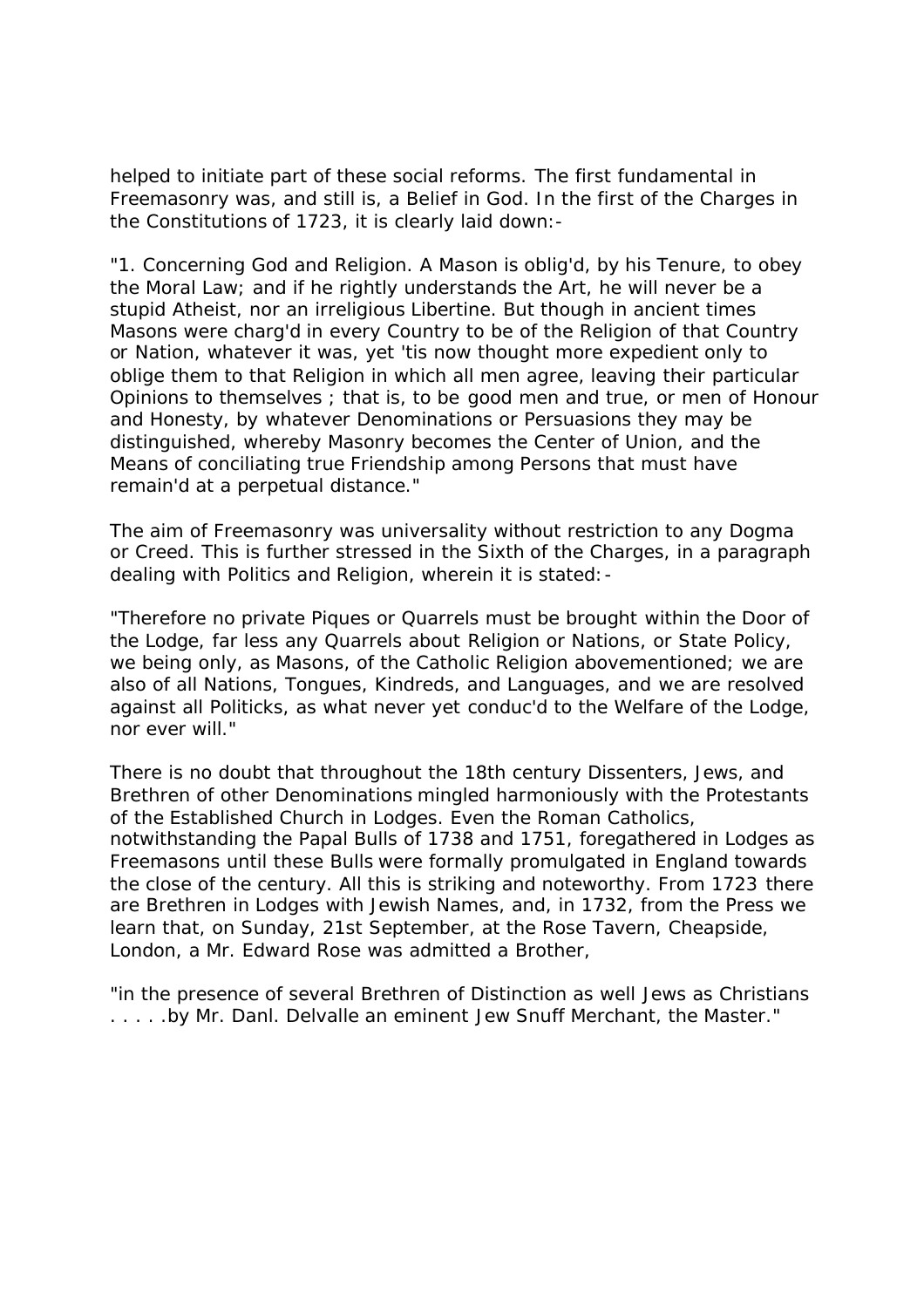Lecky, in his monumental History of England in the 18th century, referring to the Jews, tells us that,

"the hatred, indeed, of that unhappy race in England was particularly tenacious and intense."

We know that, even in 1753, Pelham's attempt to legalise the naturalisation of the Jews failed. Such toleration as there was in the early part of the century seems political rather than individual, and when it occurred was only a necessary compromise with error for political reasons. It was not until a later period that it became a matter of principle for practice by the country as a whole. May not this toleration, in questions of religion, practised by Freemasons as a matter of principle from 1723 or even earlier, gradually have had its effect on the mind of the country as a whole?

Next let us consider charitableness. This was a virtue especially inculcated by the tenets of the Craft, Brotherly Love and Relief being two of their three grand principles. At the conclusion of the Charges in the Constitutions of 1723 we find :-

"Finally, All these Charges you are to observe, and also those that shall be communicated to you in another way; cultivating Brotherly Love, the Foundation and Cape-Stone, the Cement and Glory of this ancient Fraternity, avoiding all wrangling and Quarreling, all Slander and Backbiting, nor permitting others to slander any honest Brother, but defending his Character, and doing him all good Offices."

This true charitableness, and also the principles of relief to the distressed, were deeply instilled into all Freemasons, and must surely have had its effect upon the outside world. Again I quote from Lecky, who, in commenting upon the period, states :-

"There had always been much unobtrusive charity in England and causes in a great degree independent of Religion and constitution to stimulate it. There are fashions of feeling as well as fashions of thought, and with the softening manners of the closing years of the century, benevolence and philanthropy had undoubtedly acquired a higher place in the category of virtues."

I suggest that Freemasonry certainly contributed to form this fashion of feeling and to bring about the improved state of affairs.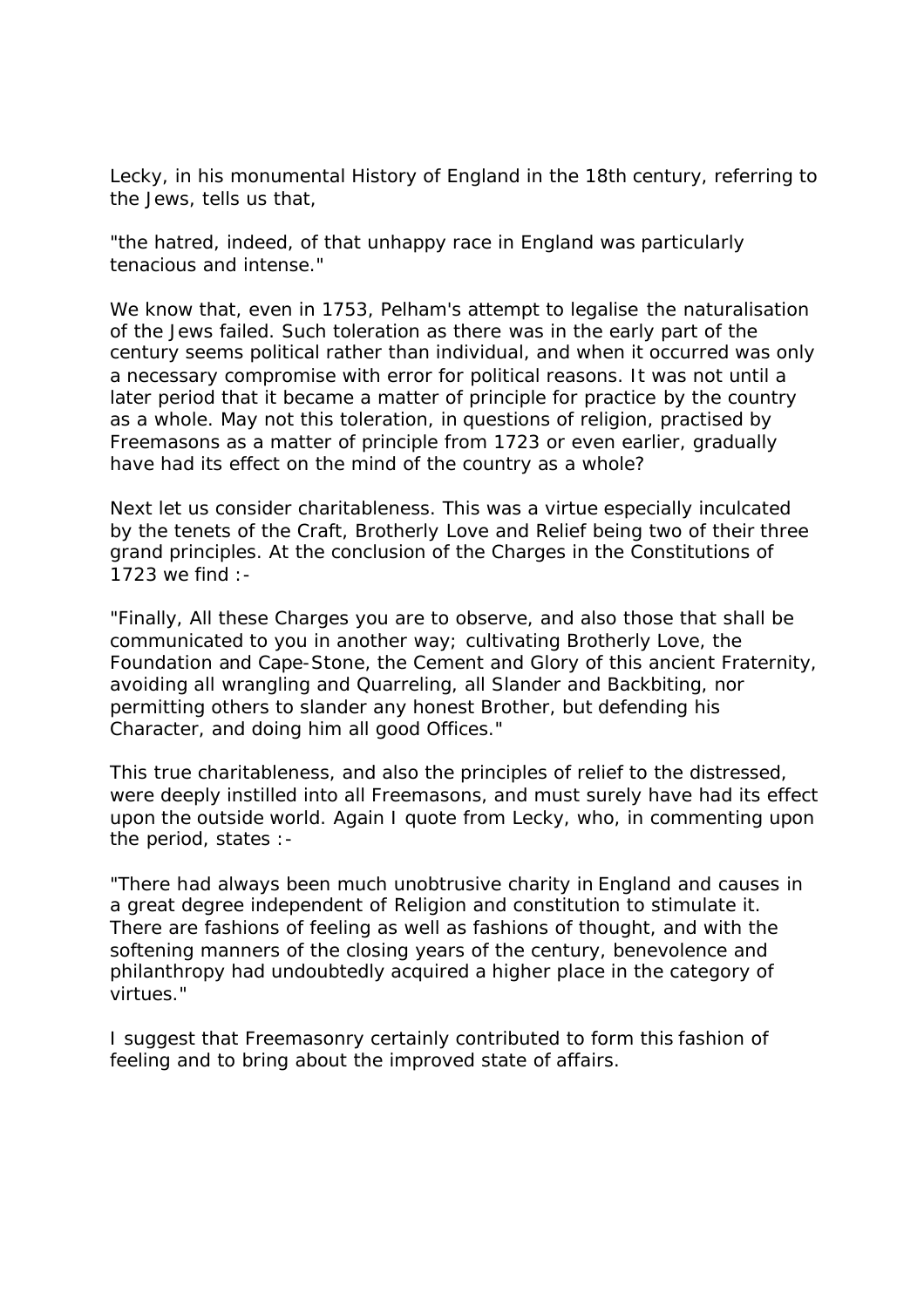It should always be remembered that Masonic Charity was not confined to objects within the Craft, but that many objects outside Freemasonry were sympathetically considered. As an example I would quote the colonisation of Georgia in America. This scheme was started by General James Oglethorpe, himself a Mason and the first Master of the Lodge at Savannah, constituted shortly after the first settlers had arrived in the Colony. In 1733 a general Subscription throughout the Craft was made to help this scheme. It was urged by the Rulers of the Craft in the Meetings of the Grand Lodge in London, and we hear of sums being raised for the Scheme in Lodges as far North as Newcastle. Throughout the century press notices record the generosity of Freemasons, and Minute Books of old Lodges are full of records of charity given to deserving persons and causes of every description. The example thus set by the Brethren all over England must, I maintain, have had its effect upon the general outlook of Englishmen in the Gospel of Giving.

In its organised capacity it must have also set an example ; for in the first half of the century the organisation of private benevolence was as lacking as was social legislation.

The value of Education in the liberal Arts and Sciences was recognised in Freemasonry from the first. Francis Drake, Junior Grand Warden of the Grand Lodge of All England, in a speech at York on the 27th December, 1726, pointed out :-

"A Gentleman without some knowledge of the Arts and Sciences is like a fine Shell of a House without suitable Finishing, or Furniture."

William Oakley, in his speech in 1728, from which I have already quoted, exhorted the Brethren that they should be,

"industrious to improve in, or at least to love and encourage some part of the seven Liberal Sciences."

From the Minute Book of the Lodge of Friendship we learn that, from 1738, there was a custom in the Lodge for members and visitors to give lectures or readings on scientific subjects. This was also the case with the Old King's Arms Lodge, No. 28, and it seems probable that the practice was not unusual among the higher class Lodges of that period. Lecky tells us that :-

"The 18th century was pre-eminently the century of the diffusion of knowledge. The great discovery of the lightning conductor by Franklin as well as his admirable history of electricity gave an immense popularity to this Branch of Science."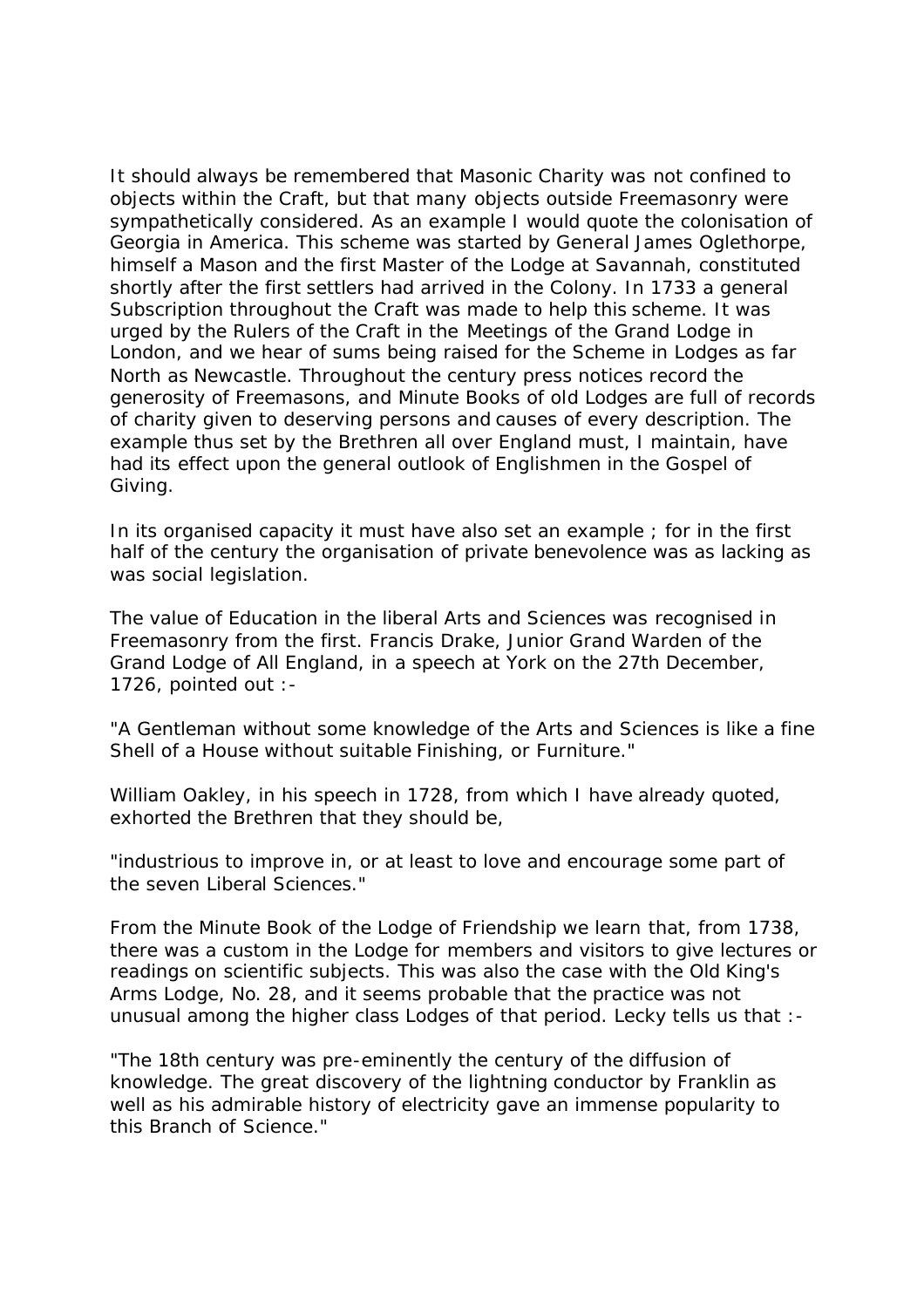It is of course well known that Benjamin Franklin was a keen Freemason, and that another well-known Lecturer upon Electricity and other scientific subjects - Dr. J.T. Desaguliers - was also a Freemason, having been Grand Master in 1719. Desaguliers became Curator of the Royal Society, and was awarded the Copley Medal in 1739. The continual delivery of scientific Lectures in Lodges, and the repeated exhortations to Brethren to acquire a knowledge of the Arts and Sciences, must have had some collective effect. I think we may therefore claim that this diffusion of knowledge within the Craft was a factor in learning, when the education of even the better classes was of the scantiest description.

With regard to the general habits of the English Citizen the Old Charges and Regulations of the Freemasons, as well as the By-Laws and Records of Private Lodges, may usefully be consulted. From Anderson's Constitutions of 1723 I quote the following

"You are not to use unbecoming Language upon any Pretence whatsoever but to pay due Reverence to your Master, Wardens, and Fellows."

Then again later,

"You may enjoy yourselves with innocent mirth, treating one another according to ability, but avoiding all excess, or forcing any Brother to eat or drink beyond his Inclination."

## And yet again,

"You are to act as becomes a moral and wise Man you must also consult your health, by not continuing together too late, or too long from home, after Lodge Hours are past; and by avoiding Gluttony or Drunkenness, that your Families be not neglected or injured, nor you disabled from working."

From the before-mentioned speech of Edward Oakley I propose to quote once more in order to show that those in power were desirous of giving full effect to the ancient Charges of the Freemasons. In the course of his address to the Brethren of his Lodge, Bro. Oakley said:-

"I must now, in the strictest manner, charge you to be careful, and diligently to enquire into the Character of such Persons who shall intercede to be admitted to this Honourable Fraternity; I therefore, according to my Duty, forwarn you to admit, or even to recommend to be initiated Masons, such as are Wine-Bibbers or Drunkards, witty Punsters on sacred Religion or Politicks, Tale-Bearers, Bablers, or Lyars. litigious, quarrelsome, irreligious,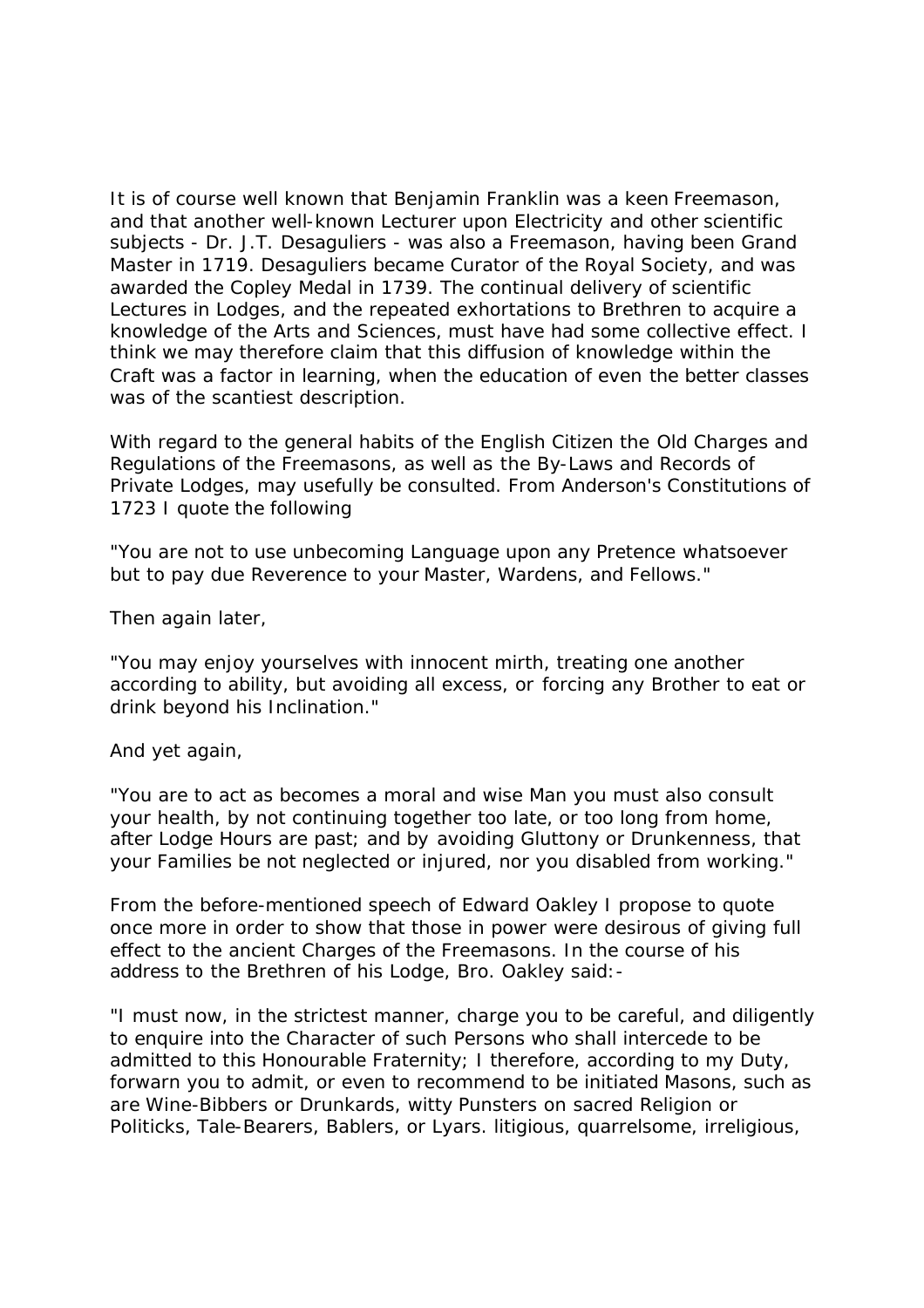or prophane Persons, lew'd Songsters, Persons illiterate and of mean Capacities ; and especially beware of such who desire admittance: with a selfish View of Gain to themselves ; all which Principles and Practices tend to the Destruction of Morality, a Burden to Civil Government, notoriously scandalous, and entirely repugnant to the Sacred Order and Constitution of Free and Accepted Masons."

This is surely in advance of the times remembered by Dr. Samuel Johnson, "when all decent people of Lichfield got drunk every night and were not the worse thought of." I think that all the early Lodge By-Laws that I have read deal with this subject, and impose fines upon any Brethren who enter the Lodge "disguised in liquor," or as one Lodge phrased it, "distempered with drink." Persistent disregard of these By-Laws meant permanent exclusion from the Lodge; and there are Lodge Minutes to confirm that the various penalties were duly inflicted. Thus in the Lodge of Felicity, No. 58, there was a By-Law of 1742, which reads :-

"That if any Member of this Lodge shall in Lodge hours be judged by the Majority of the Company to be Disguised in Liquor he, or they, so offending shall pay two Shillings each for the use of the Lodge."

The Lodge, at that time, was composed of Tradesmen and servants of the Nobility who resided in the neighbourhood of Jermyn Street.

Then again there is a considerable body of evidence in support of the endeavours made by Freemasonry to purge its Members from swearing and other profaneness, lewdness and other unchivalrous conduct towards womenfolk, although these latter were, of course, ineligible as Members of the Society. In a Speech made by Isaac Head, at Helston, Cornwall, on the 21st April, 1752, he said:-

"Let us also be resolutely fixed in the great duty of sobriety and not suffer Liquor to get the Ascendancy of our Reason. An whilst we are careful to avoid the Shameful sin of Drunkenness let us at the same time remember that we are in Duty bound to abstain from another Vice, which is too common in this present Age; I mean the detestable Practice of Swearing by, and invoking the Solemn Name of the Great and Glorious God on the most trifling occasions . . . . .This Vice is a Scandal to Society and Degrades the Man below the Level of the Brute Tribe."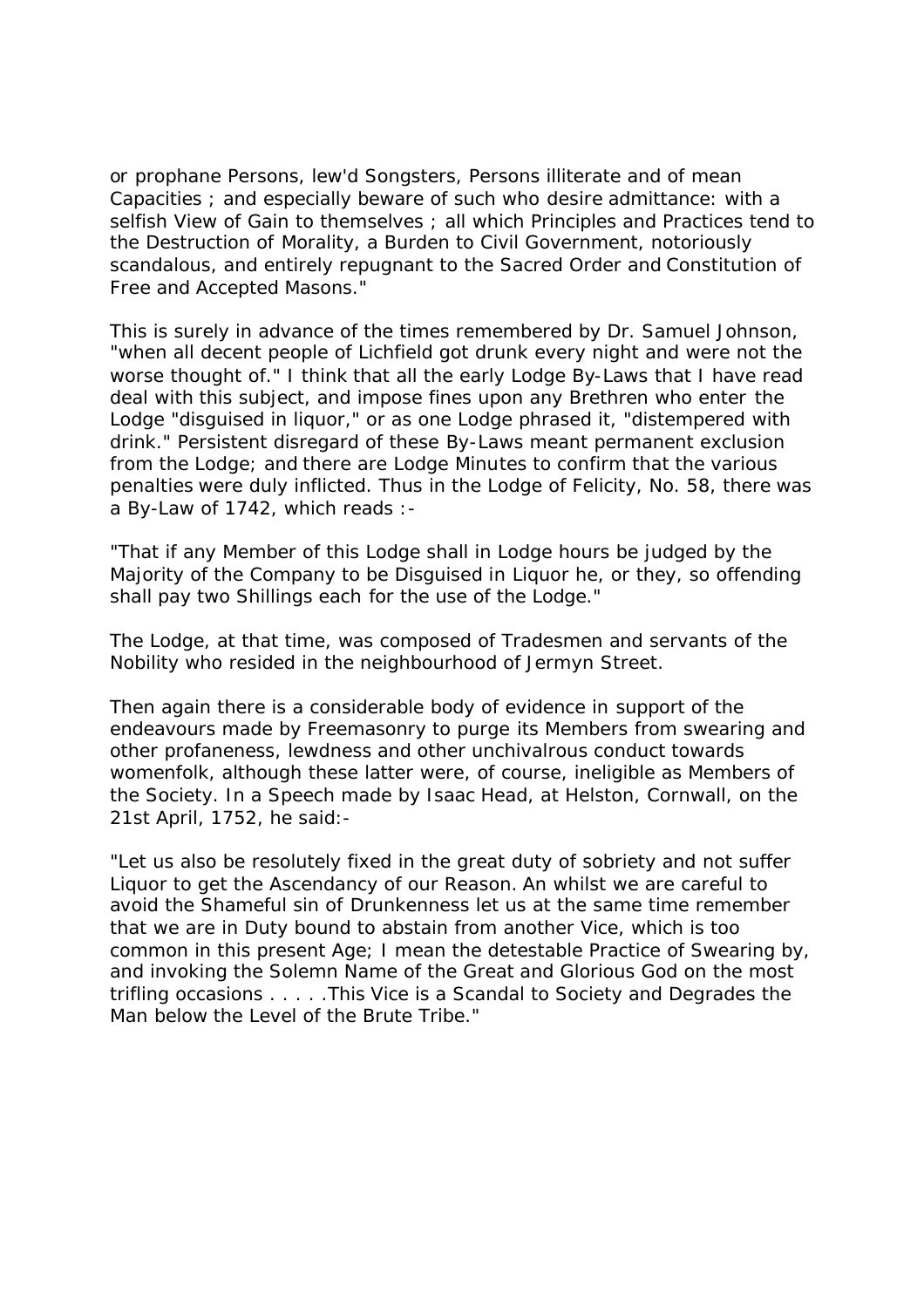In the By-Laws of the Lodge of Antiquity, No. 2, printed in 1760, there is the following rule:-

"If any Brother Curses, Swears or says anything Irreligious, Obscene or Ludicrous, Holds private Committees, Disputes about Religion or Politics, offers to lay Wagers, or is disguised in Liquor during the Lodge hours such offending Brother shall be immediately fined by a private Ballot for each Offence . . . . each fine not to be under one shilling nor to exceed Five Shillings."

Many other Lodge By-Laws could be quoted, and from the body of evidence thus available it seems quite clear that Freemasonry was making an earnest endeavour to improve the manners of the Brethren (and we hope with success) at a time when from the literature of the period, and other contemporary evidence, we learn of the prevalence of coarseness and violence of manners, the oaths which were continually upon the lips of all classes of men, and the persecution with which young ladies of beauty and distinction were often pursued in public places.

Another subject for consideration is that of the Benefit and Friendly Society. These were well-known prior to the 18th century, and were probably a survival of the Mediaeval Guild system. Although Freemasonry is now no longer even associated with such Societies yet at times during the 18th century many of the Lodges undoubtedly partook of the nature of Benefit Societies; and at the close of the century the premier Grand Lodge founded a Masonic Benefit Society as distinct from any of its charitable foundations. But if Freemasonry cannot be connected with the birth of this system of thrift there are many Societies of that nature which seem to have taken their inspiration from Freemasonry. Such Societies as those of the Oddfellows, Foresters, Druids and Buffaloes, with their varied regalia of aprons and collars, and their ceremonies of initiation, may all I think be traced to the influence exercised by Freemasonry upon the 18th century citizen.

Yet a further interesting avenue for social study is that of the Army. Commencing from 1732, when the Irish Grand Lodge warranted a Lodge in the 1st Regiment of Foot, and continuing until the Union of the two English Grand Lodges in 1813, the approximate number of Regimental Lodges which have existed under the English, Scottish and Irish Grand Lodges, are as follows:- English 141 (Antients 116, Moderns 25), Scottish 21, and Irish 190, thus showing a grand total of 352 Lodges. Of these some were erased, many became dormant and some became civil Lodges. In 1813 only 219 of these Military Lodges remained, England having 65, Scotland 19 and Ireland 135. To trace the effect these Lodges, and the principles and tenets inculcated therein, had upon the rank and file of the Army of the 18th century, who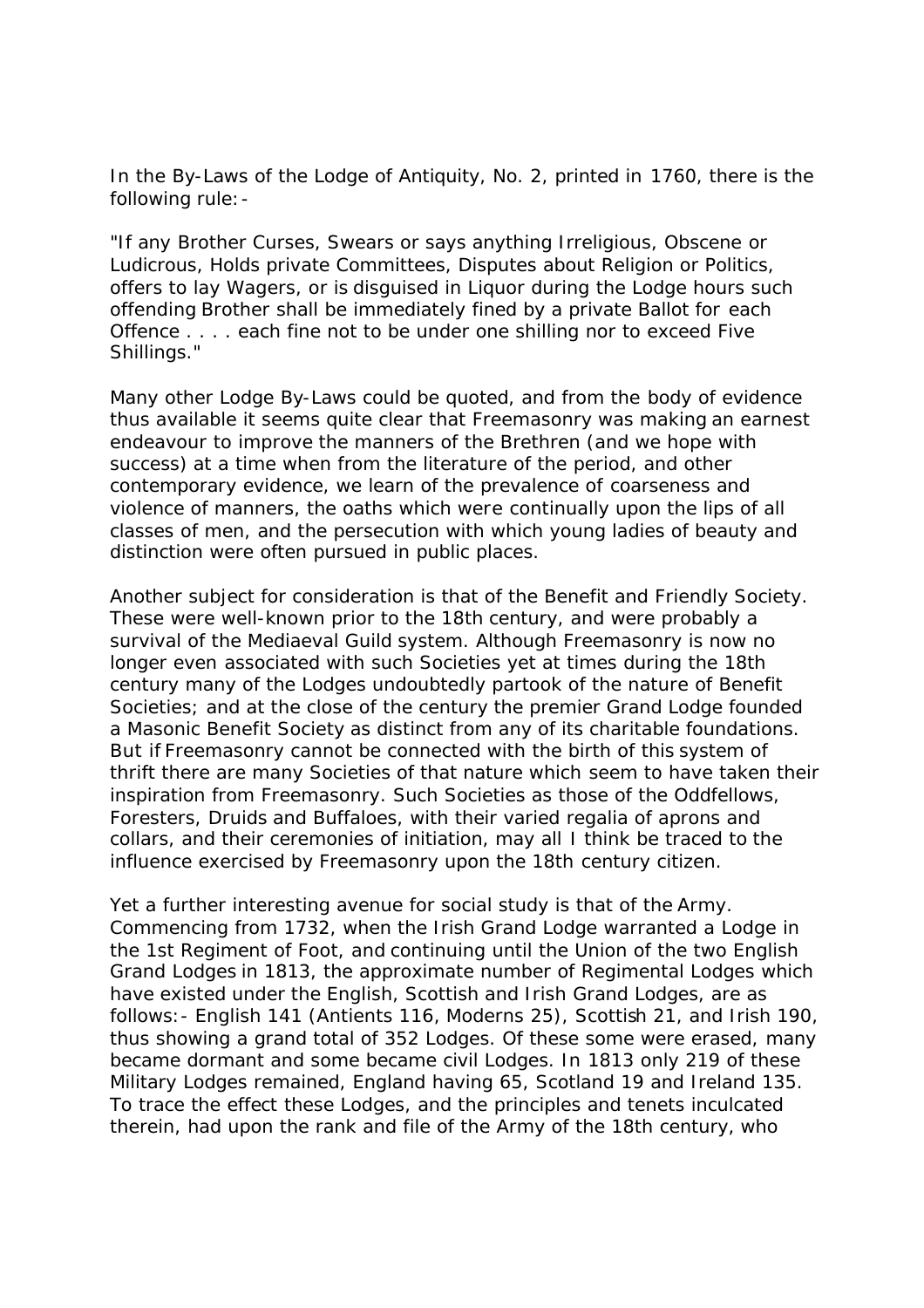undoubtedly joined the Craft in considerable numbers, would be an extremely interesting line of research. The result might supply part, at least, of the answer to the question propounded by Lecky in his History, in which he states:-

"It is indeed a curious thing to notice how large a part of the reputation of England in the world rests upon the achievements of a force which was formed mainly out of the very dregs of her population and to some considerable extent even out of her criminal classes."

It was, I believe, Carlyle who stated,

"Universal History, the history of what man has accomplished in this world, is at bottom the history of the Great Men who have worked there."

It may, therefore, be fitting to give you the names of a few Brethren who achieved eminence during the 18th century, especially as we are told by G. M. Trevelyan, in his History of England:-

"The Greatness of England during the epoch that followed the Revolution is to be judged by her individual men, by the unofficial achievements of her free and vigorous population. The glory of the 18th century in Britain lay in the genius and energy of individuals acting freely in a free community."

No less than eleven of the Royal House became Freemasons during the 18th century, including nearly all the sons of George lII. From 1721, when John, Duke of Montagu, became Grand Master, representatives from most of the titled families have joined the Brotherhood. Dukes of Norfolk, Richmond, Marlborough, Grafton, St. Albans, Buccleugh, Atholl and Manchester have been Freemasons. Again, Ambassadors such as the Earls of Chesterfield, Albemarle and Essex, and Lord Waldegrave, were of the Craft. So, too, were Courtiers such as Lord John Hervey, Lord Baltimore and the Earl of Carnarvon. Lord Petre, a leading Roman Catholic, was Grand Master, and after his death, in 1801, it was found that he had spent 5,000 pounds annually in charity. Of distinguished Soldiers and Sailors who were Freemasons, I might mention the third Earl of Hyndford, Sir Adolphus Oughton, Lord Blayney, Sir Robert Rich, Viscount Cobham, Sir Eyre Coote and Sir Charles Napier as to the former, and Earl Ferrers, Sir Peter Parker, Lord Rodney and, it is believed, Lord Nelson as to the latter. Amongst English Statesmen known to have been Freemasons were the Duke of Newcastle, Henry Pelham and Henry Fox, first Lord Holland, whilst in America Benjamin Franklin and George Washington may be mentioned. Many Clergy have joined the Society, including Dr. William Howley, who became Archbishop of Canterbury. Of the Doctors, we know to be